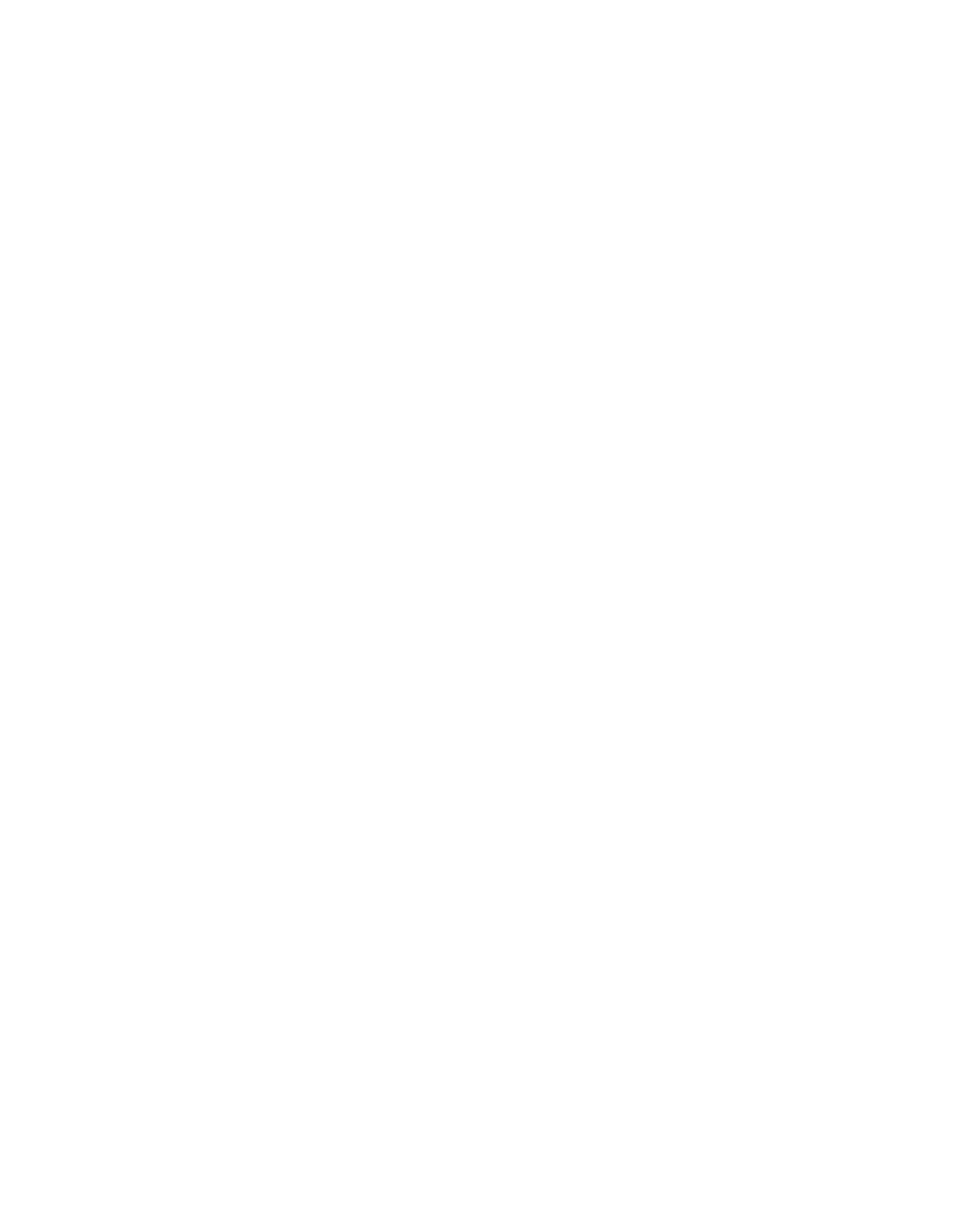#### **TEN-YEAR KDOC INMATE CUSTODY CLASSIFICATION PROJECTIONS FY 2021 THROUGH FY 2030**

#### **Summary of Custody Classification Projections**

As projected in the ten-year prison population projection simulation model, the end of FY 2021 forecasts the total prison population to reach 8,880, including 8,133 males and 747 females. Of the male population, it is projected that 106 unclassified beds, 984 special management beds, 1,139 maximum beds, 1,204 medium high beds, 2,367 medium low beds and 2,334 minimum beds will be needed by the end of FY 2021. By the end of FY 2030, the male prison population is expected to reach 8,807. Of this population, it is projected that 114 unclassified beds, 1,066 special management beds, 1,233 maximum beds, 1,303 medium high beds, 2,563 medium low beds and 2,528 minimum beds will be needed (Table 1).

Female prison population is projected to reach 747 inmates in FY 2021 and 777 inmates in FY 2031. Of this population, it is projected that 17 unclassified beds, 11 special management beds, 42 maximum beds, 78 medium high beds, 178 medium low beds and 421 minimum beds will be needed by the end of FY 2021. By the end of FY 2030, it is projected that18 unclassified beds, 12 special management beds, 44 maximum beds, 82 medium high beds, 185 medium low beds and 437 minimum beds will be needed (Table 2).

The overall custody classification projection indicates that 123 unclassified beds, 995 special management beds, 1,180 maximum beds, 1,282 medium high beds, 2,544 medium low beds and 2,755 minimum beds will be needed by the end of FY 2021. The total projected prison beds, by the end of FY 2030, will include 132 unclassified beds, 1,077 special management beds, 1,276 maximum beds, 1,385 medium high beds, 2,748 medium low beds and 2,965 minimum beds (Table 3). Over the ten-year forecast period, minimum custody beds will increase by 210 beds, medium low custody beds will increase by 203 beds, medium high beds will increase by 103 beds, maximum beds will increase by 96 beds and special management beds indicate an increase of 82 beds. Unclassified beds will increase by 9 beds.

The percentage distributions of the custody classifications in terms of types of beds needed demonstrate a significant difference between males and females. Males need 1.3% unclassified, 12.1% special management, 14.0% maximum, 14.8% medium high, 29.1% medium low and 28.7% minimum custody beds over the ten-year forecast period. Females need 2.3 % unclassified, 1.5% special management, 5.6% maximum, 10.5% medium high, 23.8% medium low and 56.3% minimum custody beds over the ten-year forecast period (Figure 1).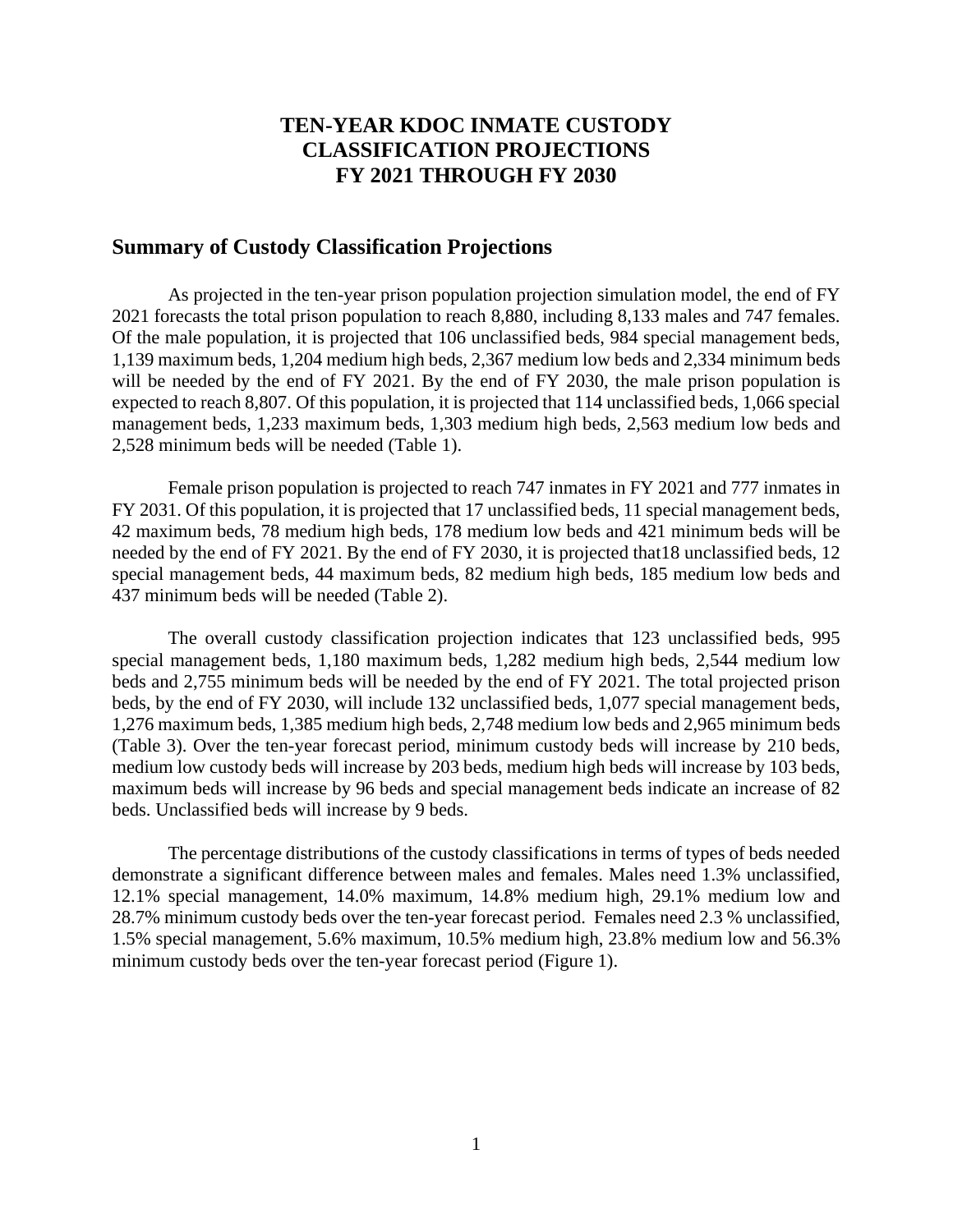| 1 1 2021 un ough 1 1 2050 |                     |                |                |                              |                      |                |              |  |
|---------------------------|---------------------|----------------|----------------|------------------------------|----------------------|----------------|--------------|--|
| <b>Fiscal</b><br>Year     | <b>Unclassified</b> | <b>Special</b> | <b>Maximum</b> | <b>Medium</b><br><b>High</b> | <b>Medium</b><br>Low | <b>Minimum</b> | <b>Total</b> |  |
| 2021                      | 106                 | 984            | 1,139          | 1,204                        | 2,367                | 2,334          | 8,133        |  |
| 2022                      | 106                 | 990            | 1,145          | 1,210                        | 2,380                | 2,347          | 8,179        |  |
| 2023                      | 109                 | 1,011          | 1,170          | 1,237                        | 2,432                | 2,399          | 8,359        |  |
| 2024                      | 109                 | 1,018          | 1,178          | 1,246                        | 2,449                | 2,416          | 8,417        |  |
| 2025                      | 111                 | 1,036          | 1,199          | 1,267                        | 2,492                | 2,457          | 8,562        |  |
| 2026                      | 112                 | 1,046          | 1,210          | 1,279                        | 2,515                | 2,480          | 8,642        |  |
| 2027                      | 113                 | 1,053          | 1,218          | 1,287                        | 2,531                | 2,497          | 8,699        |  |
| 2028                      | 113                 | 1,054          | 1,220          | 1,290                        | 2,535                | 2,501          | 8,713        |  |
| 2029                      | 113                 | 1,055          | 1,221          | 1,291                        | 2,538                | 2,503          | 8,721        |  |
| 2030                      | 114                 | 1,066          | 1,233          | 1,303                        | 2,563                | 2,528          | 8,807        |  |

**Table 1: Male Inmate Custody Classification Projections FY 2021 through FY 2030**

**Table 2: Female Inmate Custody Classification Projections FY 2021 through FY 2030**

| <b>Fiscal</b><br>Year | <b>Unclassified</b> | <b>Special</b> | <b>Maximum</b> | <b>Medium</b><br><b>High</b> | <b>Medium</b><br>Low | <b>Minimum</b> | <b>Total</b> |
|-----------------------|---------------------|----------------|----------------|------------------------------|----------------------|----------------|--------------|
| 2021                  | 17                  | 11             | 42             | 78                           | 178                  | 421            | 747          |
| 2022                  | 17                  | 11             | 41             | 78                           | 176                  | 417            | 741          |
| 2023                  | 17                  | 11             | 42             | 78                           | 177                  | 418            | 742          |
| 2024                  | 17                  | 11             | 41             | 77                           | 176                  | 415            | 738          |
| 2025                  | 17                  | 11             | 42             | 79                           | 180                  | 425            | 755          |
| 2026                  | 17                  | 11             | 42             | 78                           | 178                  | 421            | 747          |
| 2027                  | 18                  | 11             | 43             | 80                           | 182                  | 431            | 765          |
| 2028                  | 18                  | 11             | 43             | 80                           | 182                  | 431            | 766          |
| 2029                  | 18                  | 12             | 43             | 81                           | 183                  | 432            | 767          |
| 2030                  | 18                  | 12             | 44             | 82                           | 185                  | 437            | 777          |